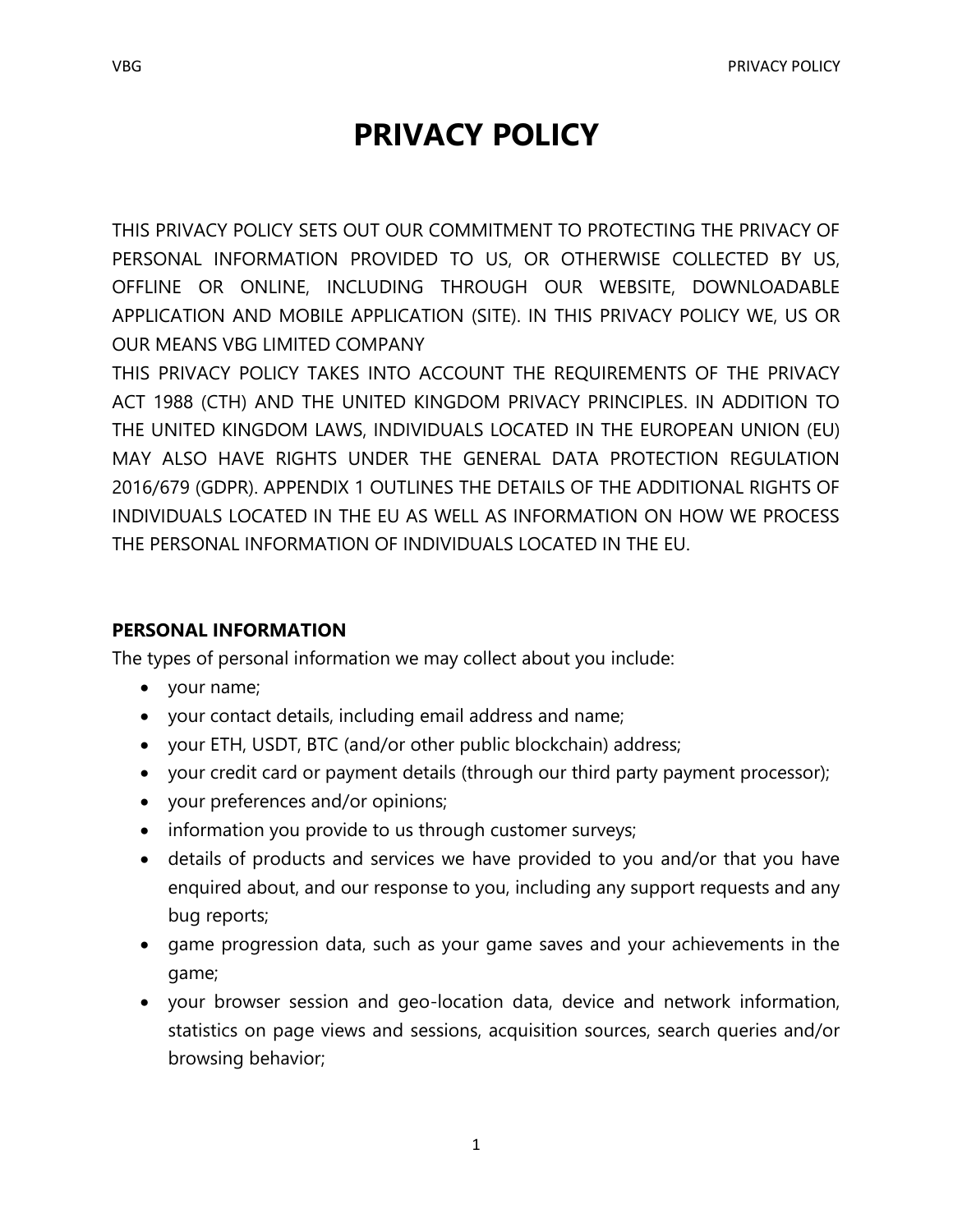- information about your access and use of our Site, including through the use of Internet cookies, your communications with our Site, the type of browser you are using, the type of operating system you are using and the domain name of your Internet service provider;
- additional personal information that you provide to us, directly or indirectly, through your use of our Site, associated applications, associated social media platforms and/or accounts from which you permit us to collect information; and
- any other personal information requested by us and/or provided by you or a third party.

We may collect these types of personal information directly from you or from third parties.

# **COLLECTION AND USE OF PERSONAL INFORMATION**

We may collect, hold, use and disclose personal information for the following purposes:

- to enable you to access and use our Site, associated applications (such as the Pay2Walk and VBG Defi Game applications) and associated social media platforms;
- to enable you to perform transactions on the Site;
- to enable you to communicate with other Site users, including through group conversations and by creating a friend list;
- to contact and communicate with you;
- for internal record keeping, administrative purposes, invoicing and billing purposes;
- for analytics, market research and business development, including to operate and improve our Site, associated applications and associated social media platforms;
- to run competitions and/or offer additional benefits to you;
- for advertising and marketing, including to send you promotional information about our products and services and information about third parties that we consider may be of interest to you;
- to comply with our legal obligations and resolve any disputes that we may have; and
- to consider your employment application.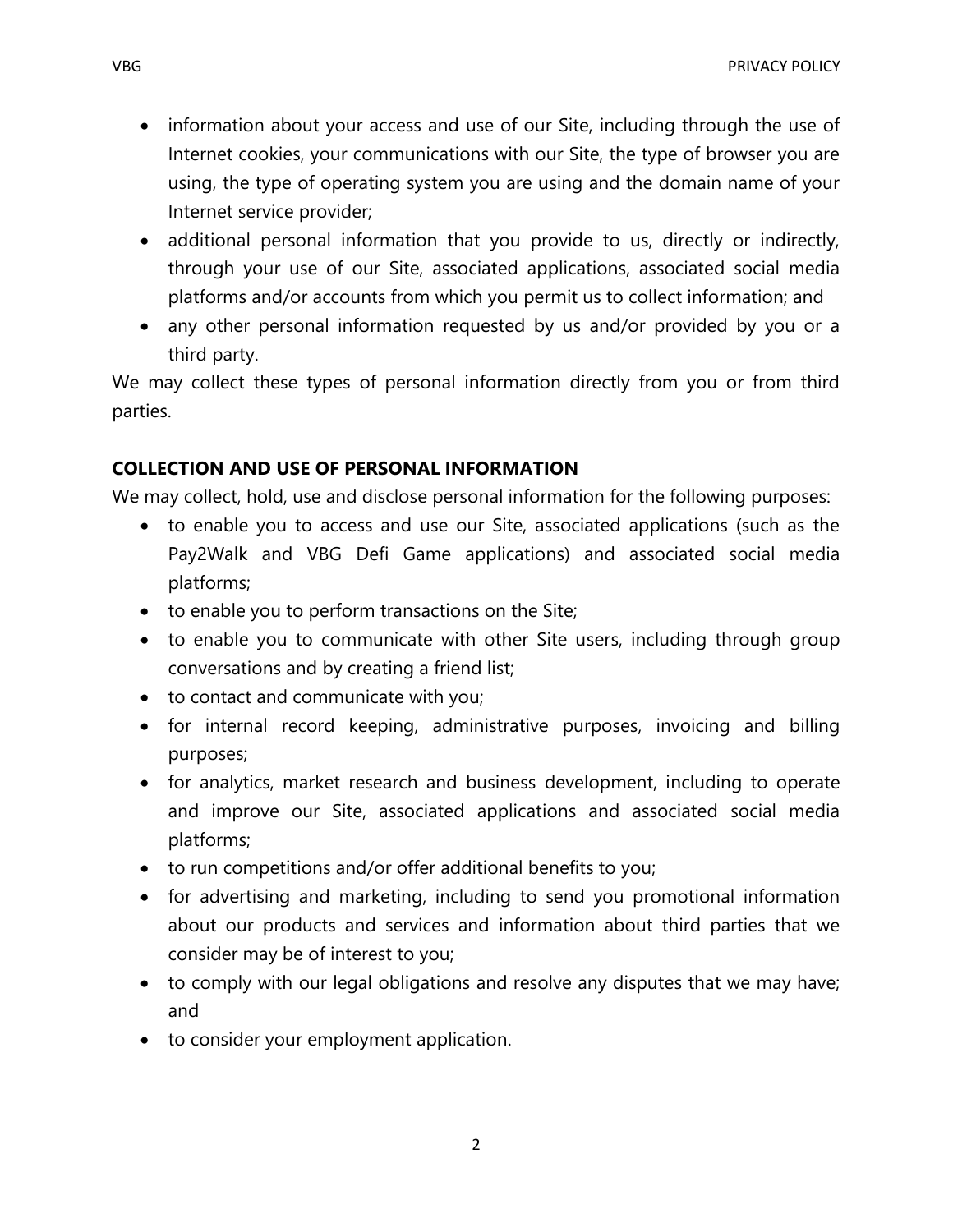#### **DISCLOSURE OF PERSONAL INFORMATION TO THIRD PARTIES**

We may disclose personal information to:

- third party service providers for the purpose of enabling them to provide their services, including (without limitation) IT service providers, data storage, webhosting and server providers, debt collectors, maintenance or problem-solving providers, marketing providers, professional advisors and payment systems operators;
- our employees, contractors and/or related entities;
- our existing or potential agents or business partners;
- sponsors or promoters of any competition we run;
- anyone to whom our business or assets (or any part of them) are, or may (in good faith) be, transferred;
- credit reporting agencies, courts, tribunals and regulatory authorities, in the event you fail to pay for goods or services we have provided to you;
- courts, tribunals, regulatory authorities and law enforcement officers, as required by law, in connection with any actual or prospective legal proceedings, or in order to establish, exercise or defend our legal rights;
- third parties, including agents or sub-contractors, who assist us in providing information, products, services or direct marketing to you. This may include parties located, or that store data, outside of United Kingdom ;and
- third parties to collect and process data, such as Google Analytics or other relevant businesses. This may include parties that store data outside of United Kingdom.

Overseas disclosure: Where the disclosure of your personal information is subject to United Kingdom privacy laws, you acknowledge that some third parties may not be regulated by the Privacy Act and the United Kingdom Privacy Principles in the Privacy Act and if any such third party engages in any act or practice that contravenes the United Kingdom Privacy Principles, it would not be accountable under the Privacy Act and you will not be able to seek redress under the Privacy Act.

# **HOW WE TREAT PERSONAL INFORMATION THAT IS ALSO SENSITIVE INFORMATION**

Sensitive information is a sub-set of personal information that is given a higher level of protection under the United Kingdom Privacy Principles. Sensitive information means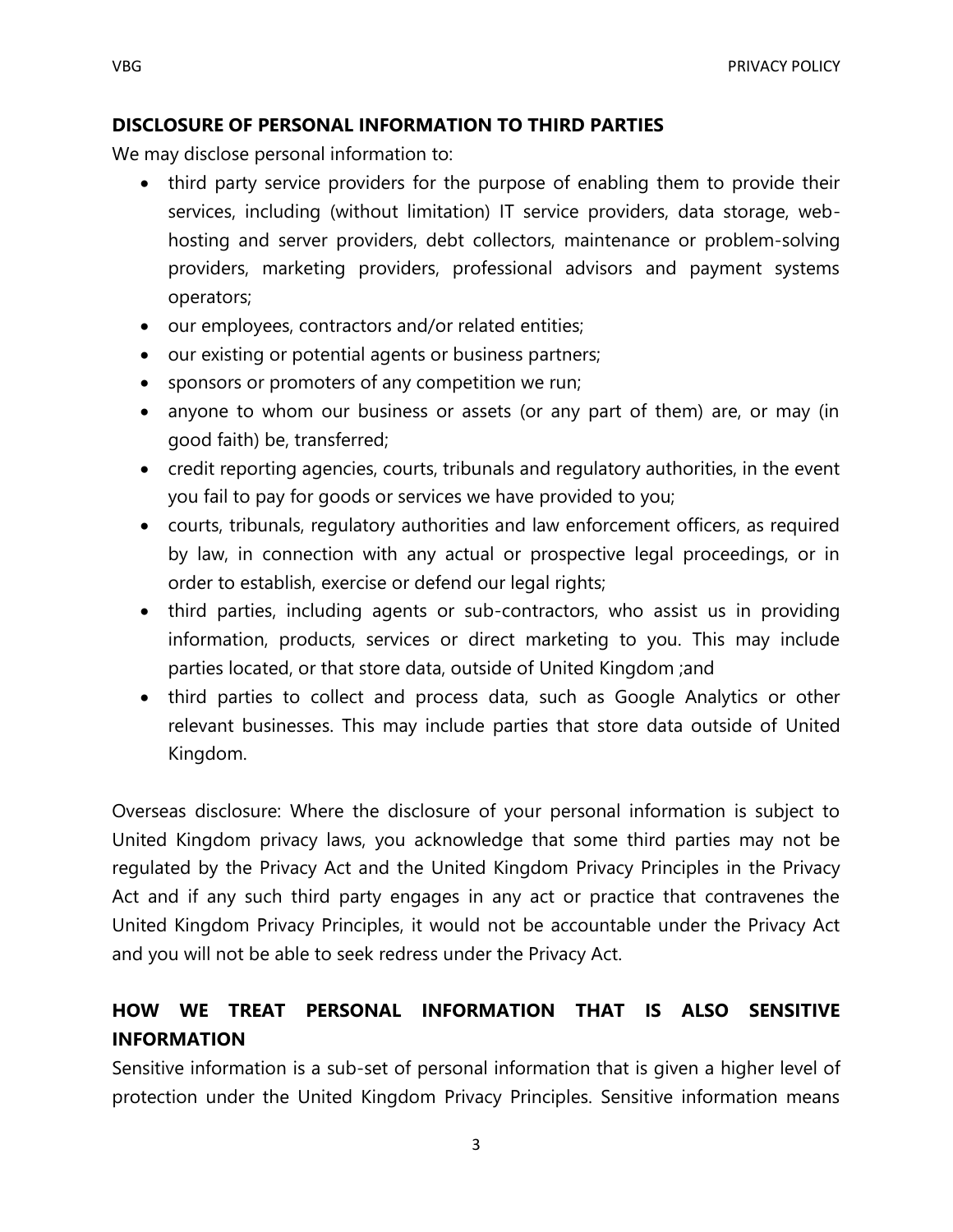information relating to your racial or ethnic origin, political opinions, religion, trade union or other professional associations or memberships, philosophical beliefs, sexual orientation or practices, criminal records, health information or biometric information.

Provided you consent, your sensitive information may only be used and disclosed for purposes relating to the primary purpose for which the sensitive information was collected.

Sensitive information may also be used or disclosed if required or authorized by law.

# **YOUR RIGHTS AND CONTROLLING YOUR PERSONAL INFORMATION**

**Choice and consent:** Please read this Privacy Policy carefully. By providing personal information to us, you understand we will collect, hold, use and disclose your personal information in accordance with this Privacy Policy. You do not have to provide personal information to us, however, if you do not, it may affect your use of this Site or the products and/or services offered on or through it.

**Information from third parties:** If we receive personal information about you from a third party, we will protect it as set out in this Privacy Policy. If you are a third party providing personal information about somebody else, you represent and warrant that you have such person's consent to provide the personal information to us.

**Anonymity:** Where practicable we will give you the option of not identifying yourself or using a pseudonym in your dealings with us.

**Restrict:** If you have previously agreed to us using your personal information for direct marketing purposes, you may change your mind at any time by contacting us using the details below.

**Access:** You may request details of the personal information that we hold about you. An administrative fee may be payable for the provision of such information.

**Correction:** If you believe that any information, we hold about you is inaccurate, out of date, incomplete, irrelevant or misleading, please contact us using the details below. We will take reasonable steps to correct any information found to be inaccurate, incomplete, misleading or out of date.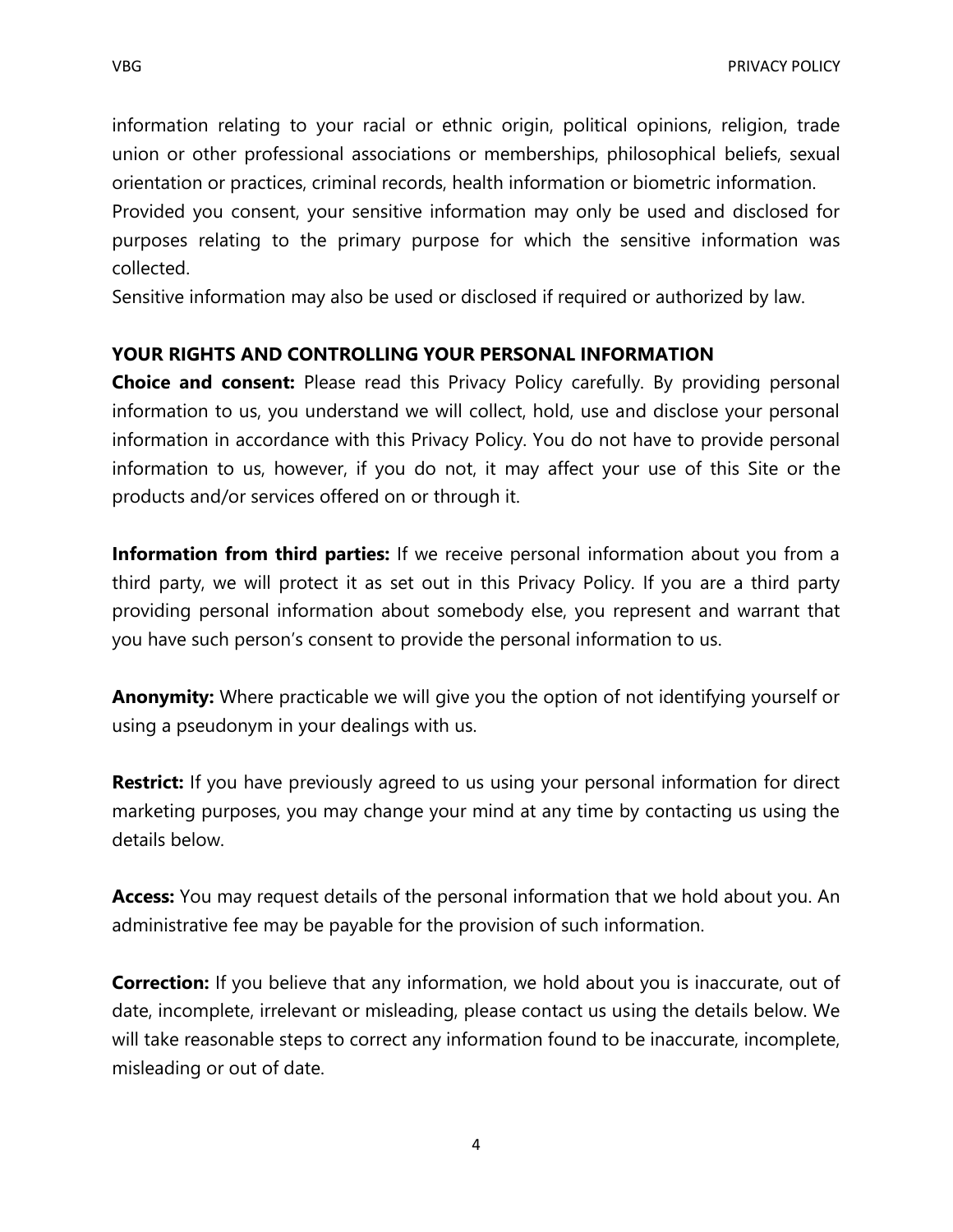**Complaints:** If you wish to make a complaint about how we have handled your personal information, please contact us using the details below and provide us with full details of the complaint. We will promptly investigate your complaint and respond to you, in writing, setting out the outcome of our investigation and the steps we will take to deal with your complaint.

**Unsubscribe:** To unsubscribe from our e-mail database or opt-out of communications (including marketing communications), please contact us using the details below or optout using the opt-out facilities provided in the communication.

#### **STORAGE AND SECURITY**

We are committed to ensuring that the personal information we collect is secure. In order to prevent unauthorized access or disclosure, we have put in place suitable physical, electronic and managerial procedures to safeguard and secure the personal information and protect it from misuse, interference, loss and unauthorized access, modification and disclosure.

We cannot guarantee the security of any information that is transmitted to or by us over the Internet. The transmission and exchange of information is carried out at your own risk. Although we take measures to safeguard against unauthorized disclosures of information, we cannot assure you that the personal information we collect will not be disclosed in a manner that is inconsistent with this Privacy Policy.

#### **COOKIES AND WEB BEACONS**

We may use cookies on our Site from time to time. Cookies are text files placed in your computer's browser to store your preferences. Cookies, by themselves, do not tell us your email address or other personally identifiable information. However, they do allow third parties, such as Google and Facebook, to cause our advertisements to appear on your social media and online media feeds as part of our retargeting campaigns. If and when you choose to provide our Site with personal information, this information may be linked to the data stored in the cookie.

We may use web beacons on our Site from time to time. Web beacons (also known as Clear GIFs) are small pieces of code placed on a web page to monitor the visitor's behavior and collect data about the visitor's viewing of a web page. For example, web